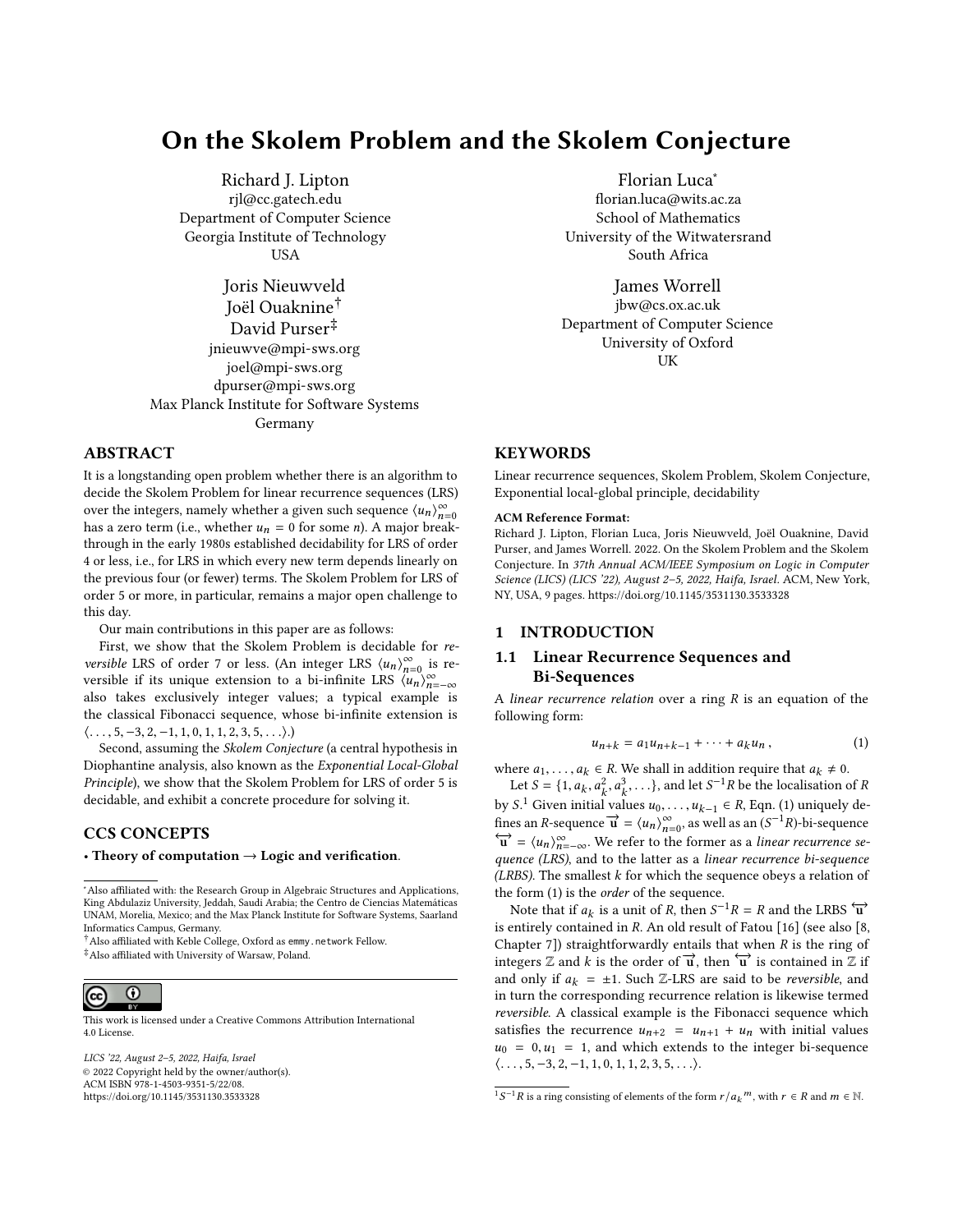We shall also be interested in instances in which  $R$  is of the form  $\mathbb{Z}/m\mathbb{Z}$ , for integer  $m \geq 2$ . In such cases we will at times require that  $g_{\text{Gd}}(m, a_k) = 1$ , which guarantees that the resulting LRBS  $\overleftrightarrow{u}$  is<br>entirely contained in  $\mathbb{Z}/m\mathbb{Z}$ . Note that LBS in  $\mathbb{Z}/m\mathbb{Z}$  are necessarily entirely contained in  $\mathbb{Z}/m\mathbb{Z}$ . Note that LRS in  $\mathbb{Z}/m\mathbb{Z}$  are necessarily always eventually periodic.<sup>[2](#page-1-0)</sup> and therefore (among others) it is always possible to determine whether they contain a zero or not.

Equation [\(1\)](#page-0-1) gives rise to a polynomial

$$
g(X) := X^k - a_1 X^{k-1} - \dots - a_k.
$$
 (2)

The characteristic polynomial of an LRS is the polynomial associated with its minimal recurrence relation (i.e.,  $k$  is the order of the LRS). A Q-LRS is simple if its characteristic polynomial is simple, i.e., has no repeated roots.

We refer to the roots of the characteristic polynomial of a given LRS as the characteristic roots of the LRS. We then say that an LRS is non-degenerate if it has no two distinct characteristic roots whose ratio is a root of unity. As noted in the next section, the study of the set of zeros of a given LRS can be reduced in an effective manner to the study of the set of zeros of its non-degenerate subsequences.

## 1.2 The Skolem Problem and Bi-Variants

The decidability of the following question has been open for nearly a century [\[15,](#page-8-3) [30\]](#page-8-4):

**Skolem Problem.** Let  $C$  be a class of linear recurrence sequences. Given an LRS  $\vec{u} \in C$ , does  $\vec{u}$  contain a zero?

(When the class  $C$  is not explicitly mentioned, it is assumed to refer to integer linear recurrence sequences.) The Skolem Problem is arguably, by some distance, the most prominent problem whose decidability status is currently unknown. It remains open even if restricting to simple LRS of order 5 [\[22\]](#page-8-5), but is famously known to be decidable for sequences of order 4 or below [\[21,](#page-8-6) [31\]](#page-8-7). It is also straightforward that the Skolem Problems over Z and over Q are interreducible.

The Skolem Problem, along with closely related questions such as the Positivity Problem, is intimately connected to various fundamental topics in program analysis and automated verification, such as the termination and model checking of simple while loops [\[3,](#page-8-8) [19,](#page-8-9) [23\]](#page-8-10) or the algorithmic analysis of stochastic systems [\[1,](#page-8-11) [2,](#page-8-12) [6,](#page-8-13) [13,](#page-8-14) [24\]](#page-8-15). It also appears in a variety of other contexts, such as formal power series [\[25,](#page-8-16) [29\]](#page-8-17) and control theory [\[11,](#page-8-18) [17\]](#page-8-19). The Skolem Problem is often used as a reference to establish hardness of other open decision problems; in addition to some of the previously cited papers, the articles [\[4,](#page-8-20) [14\]](#page-8-21), for example, specifically invoke hardness for the Skolem Problem at order 5. Thus far, the only known complexity bound for the Skolem Problem is NP-hardness [\[12\]](#page-8-22).

Instead of sequences, one might shift one's attention to bisequences, leading to the following two natural problems:

**Definition 1.1** (Q-Bi-Skolem Problem). Given a Q-LRBS  $\overleftrightarrow{u}$ , does  $\overleftrightarrow{u}$  contain a zero?

**Definition 1.2** (Z-Bi-Skolem Problem). Given a Z-LRBS  $\overleftrightarrow{u}$ , does  $\overleftrightarrow{u}$  contain a zero?

*Example* 1.3. The Fibonacci sequence  $(0, 1, 1, 2, 3, 5, \ldots)$  has a single zero, whereas its shifted sibling  $(1, 1, 2, 3, 5, 8, ...)$  has none. Of course, their common canonical 'completion' as a bi-sequence, ⟨. . . , <sup>5</sup>, <sup>−</sup>3, <sup>2</sup>, <sup>−</sup>1, <sup>1</sup>, <sup>0</sup>, <sup>1</sup>, <sup>1</sup>, <sup>2</sup>, <sup>3</sup>, <sup>5</sup>, . . .⟩, does have a zero. On the other hand, the bi-sequence

$$
\langle \ldots, 7, -4, 3, -1, 2, 1, 3, 4, 7, \ldots \rangle
$$

 $\langle \ldots, 7, -4, 3, -1, 2, 1, 3, 4, 7, \ldots \rangle$ ,<br>which also obeys the Fibonacci recurrence, never vanishes. The latter can be ascertained either via a growth argument (in absolute value), or by observing that the corresponding bi-sequence of residues modulo 5 (i.e., viewing the LRBS as lying in  $\mathbb{Z}/5\mathbb{Z}$ ) has no zeros. It is worth pointing out that the classical Fibonacci sequence has infinitely many zeros modulo any integer  $m \geq 2$ .

It is immediate that the Z-Bi-Skolem Problem reduces to the Q-Bi-Skolem Problem, and that in turn the Q-Bi-Skolem Problem reduces to the Skolem Problem. However, the following questions do not seem to have obvious answers:

Problem 1.4. Is the Z-Bi-Skolem Problem decidable?

Problem 1.5. Does the Q-Bi-Skolem Problem reduce to the Z-Bi-Skolem Problem?

Problem 1.6. Does the Skolem Problem reduce to the Q-Bi-Skolem Problem?

The celebrated theorem of Skolem, Mahler, and Lech (see [\[15\]](#page-8-3)) describes the structure of the set  $\{n \in \mathbb{N} : u_n = 0\}$  of zeros of an LRS as follows:

<span id="page-1-1"></span>**Theorem 1.7** (Skolem-Mahler-Lech). Given a  $Q$ -LRS  $\overrightarrow{u}$ , its set of zeros is a union of finitely many arithmetic progressions, together with a finite set.

The statement of Theorem [1.7](#page-1-1) can in fact be refined further. Any Q-LRS can be effectively decomposed as an interleaving of finitely many non-degenerate sequences, some of which may be identically zero. The core of the Skolem-Mahler-Lech Theorem is the fact that a non-zero non-degenerate linear recurrence sequence has finitely many zeros. Unfortunately, all known proofs of this last assertion are ineffective: it is not known how to compute the finite set of zeros of a given non-degenerate LRS. It is readily seen that the existence of a procedure to do so is equivalent to solving the Skolem Problem.

### 1.3 The Skolem Conjecture

In 1937, Thoralf Skolem formulated a conjecture (also known today as the Exponential Local-Global Principle) on purely exponential Diophantine equations [\[28\]](#page-8-23). Specialised to Q-LRBS, the conjecture reads as follows:

**Skolem Conjecture.** Let  $\overleftrightarrow{u}$  be a simple Q-LRBS satisfying Eqn. [\(1\)](#page-0-1), with  $a_1, \ldots, a_k$  and  $u_0, \ldots, u_{k-1}$  in Z. Then  $\overrightarrow{u}$  has no zero iff, for some integer  $m > 2$  such that  $\gcd(m, a_1) = 1$  we have that for all some integer  $m \ge 2$  such that  $gcd(m, a_k) = 1$ , we have that for all  $n \in \mathbb{Z}$   $\downarrow \mu \neq 0$  mod  $m$  $n \in \mathbb{Z}$ ,  $u_n \neq 0 \mod m$ .

In other words, the Skolem Conjecture asserts that if a simple LRBS fails to have a zero, then this is witnessed modulo some integer m. If true, this conjecture would therefore immediately entail the existence of an algorithm to solve the Q-Bi-Skolem Problem for simple LRBS: simply search in parallel either for a zero of the LRBS, or for a number  $m$  substantiating the absence of zeros. If the Skolem

<span id="page-1-0"></span><sup>&</sup>lt;sup>2</sup>Under the additional assumption that  $gcd(m, a_k) = 1$ , such LRS (and LRBS) are even fully periodic.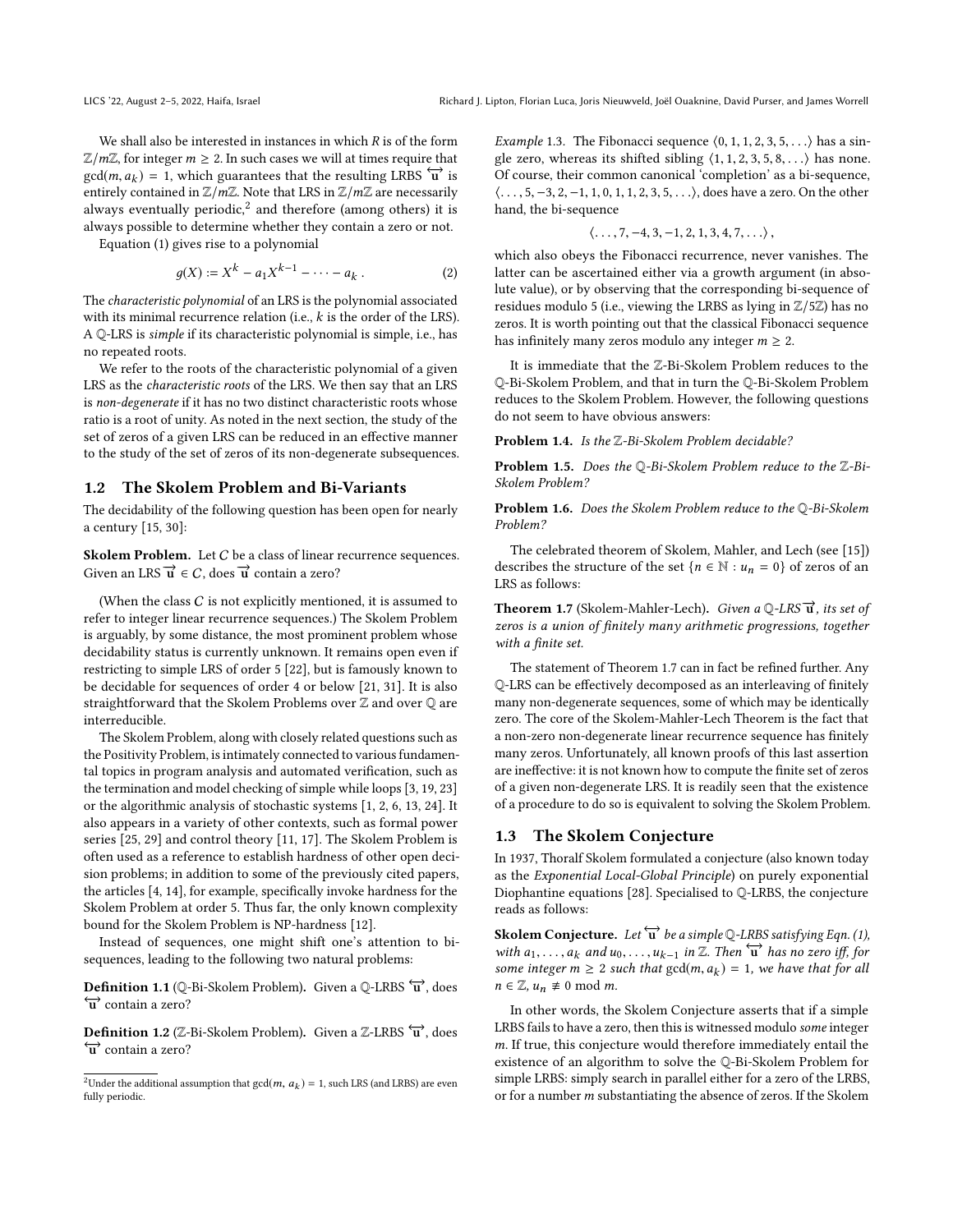Conjecture holds, then the search must necessarily terminate in finite time.

<span id="page-2-1"></span>Remark 1.8. Note that the Skolem Conjecture only applies to bisequences, as the simple example of the shifted Fibonacci sequence beginning with  $\langle 1, 1, \ldots \rangle$  demonstrates.

The assumption of simplicity can also not be lifted: consider the LRBS  $\overleftrightarrow{u}$  given by  $u_{n+2} = 4u_{n+1} - 4u_n$ , with  $u_0 = 1$  and  $u_1 = 6$ , having closed form  $u_n = (2n+1)2^n$  with the single repeated characteristic root 2,  $u_n$  is clearly never 0 for  $n \in \mathbb{Z}$  however given characteristic root 2.  $u_n$  is clearly never 0 for  $n \in \mathbb{Z}$ , however given any integer  $m \geq 2$ , there are infinitely many values of  $n \in \mathbb{N}$  such that  $u_n \equiv 0 \mod m$ <sup>[3](#page-2-0)</sup>

There exists a substantial body of literature on the Skolem Conjecture, including proofs of a variety of special cases. In particular, as pertains to its specialisation to Q-LRBS, the Skolem Conjecture has been shown to hold for simple LRBS of order 2 [\[7\]](#page-8-24), and for certain families of LRBS of order 3 [\[26,](#page-8-25) [27\]](#page-8-26). In a different but related vein, Bertók and Hajdu have shown that, in some sense, the Skolem Conjecture is valid in "almost all" instances [\[9,](#page-8-27) [10\]](#page-8-28).

It is worth noting that, in spite of the similarity in nomenclature between the Skolem Problem and the Skolem Conjecture, the truth of the latter is not known (or even believed) to imply the decidability of the former (and nor, for that matter, conversely). Indeed, as pointed out in Remark [1.8,](#page-2-1) the Skolem Conjecture only applies to simple LRBS. Moreover—and perhaps more significantly the Skolem Conjecture only differentiates between LRBS having at least one zero, and LRBS having none. The Skolem Conjecture would therefore appear to be of little utility for any LRS whose bi-completion happens to harbour a zero. As a stark illustration of this state of affairs, note that an algorithm for the Skolem Problem would enable one to produce in finite time the set of all zeros of a given non-degenerate LRS, whereas there is no obvious way to achieve the same merely by virtue of the Skolem Conjecture holding.

## 1.4 Main Contributions

Recall that the Skolem Problem is presently not known to be decidable for LRS of order 5 and above [\[22\]](#page-8-5). It is interesting to note that, whilst most researchers in the area likely expect decidability to hold at all orders, to the best of our knowledge there is currently not a single proposed candidate procedure that might conjecturally serve to decide outstanding open cases of the Skolem Problem.

Our contributions in the present paper are threefold:

- (1) We show that the Skolem Problem is decidable for reversible Z-LRS of order 7 or less (Theorem [4.1\)](#page-4-0).
- (2) Assuming the Skolem Conjecture, we show that the Skolem Problem is decidable for all Z-LRS of order 5 (Theorem [5.1\)](#page-6-0).<sup>[4](#page-2-2)</sup>
- (3) We exhibit concrete LRS, respectively of order 8 (Section [4.2\)](#page-5-0) and of order 6 (Example [3.5\)](#page-3-0), showing that the above techniques and results do not extend (at least in any obvious manner) to higher orders.

Our conditional decidability result for LRS of order 5 is obtained by producing an explicit (and easily implementable) decision procedure. Correctness is unconditional and straightforward, whereas termination is guaranteed via the Skolem Conjecture (for LRBS of order 5). To the best of our knowledge, this is the first concrete plausible proposal of an algorithm to solve the Skolem Problem at order 5.

#### 2 PRELIMINARIES

In this section we briefly summarise some basic notions about algebraic numbers and linear recurrences. For more details see [\[5,](#page-8-29) Chapters 10–12] and [\[15,](#page-8-3) Section 1.1.6].

Let  $K$  be a finite Galois extension of  $\mathbb Q$ . Write  $O$  for the ring of algebraic integers in  $K$ . Every ideal of  $O$  can be written uniquely (up to reordering) as a product of prime ideals of  $O$ . In particular, for every rational prime  $p \in \mathbb{Z}$  we have  $pO = p_1^e \cdots p_g^e$  for some prime ideals  $p_1$ , and a positive integer e the ramification prime ideals  $p_1, \ldots, p_g$  and a positive integer e the *ramification*<br>*index* of a In this situation we say that the prime ideals n. index of p. In this situation we say that the prime ideals  $p_1, \ldots, p_q$ lie *above p*. Here we have that e divides  $[K : \mathbb{Q}]$  (the degree of  $K$ over Q).

Given a prime ideal  $\mathfrak p$  of  $O$ , we define the  $\mathfrak p$ -adic valuation  $v_{\mathfrak{p}}$  :  $O \rightarrow \mathbb{N} \cup \{ \infty \}$  by writing  $v_{\mathfrak{p}}(0) = \infty$  and, for  $\alpha \neq 0$ , defining  $v_p(\alpha)$  to be the exponent of p in the prime decomposition of  $\alpha O$ . We then have  $v_p(\alpha_1\alpha_2) = v_p(\alpha_1) + v_p(\alpha_2)$  and  $v_p(\alpha_1 + \alpha_2) \ge \min(v_p(\alpha_1), v_p(\alpha_2))$  for all  $\alpha_1, \alpha_2 \in O$ , i.e.,  $v_p$  is indeed a valuation. A further useful fact is that if  $\alpha_1, \alpha_2 \in O$  are such that  $\alpha_1/\alpha_2$  is not a root of unity and all Galois conjugates of  $\alpha_1/\alpha_2$  have modulus one, then there exists a prime ideal p with  $v_{\rm p}(\alpha_1) \neq v_{\rm p}(\alpha_2)$ .

Consider a recurrence of the form [\(1\)](#page-0-1) with integer coefficients. Let  $K$  be the splitting field of the characteristic polynomial. Every LRS  $\vec{u} = \langle u_n \rangle_{n=0}^{\infty}$  satisfying the recurrence admits an exponential-<br>polynomial representation  $u_n = \nabla^k A_n(u) \lambda^n$ , where  $\lambda_n$ polynomial representation  $u_n = \sum_{i=1}^k A_i(n) \lambda_i^n$ , where  $\lambda_1, \ldots, \lambda_k$ <br>are the distinct characteristic roots (which are algebraic integers) *polynomial* representation  $u_n = \sum_{i=1}^n A_i(n) A_i^n$ , where  $A_1, \ldots, A_k$ <br>are the distinct characteristic roots (which are algebraic integers) and  $A_1, \ldots, A_k \in K[X]$  are polynomials such that the degree of  $A_i$ is less than the multiplicity of  $\lambda_i$ . We say that a characteristic root  $\lambda_i$  is dominant in modulus if  $|\lambda_i| > |\lambda_i|$  for any other characteristic root  $\lambda_j$ . Given a prime ideal p of O, we say that  $\lambda_i$  is *dominant* is dominant in modulus if  $|\lambda_i| \ge |\lambda_j|$  for any other characteristic<br>by  $\lambda_i$ . Given a prime ideal n of  $\Omega$ , we say that  $\lambda_i$  is dominant with respect to the valuation  $v_p$  if  $v_p(\lambda_i) \le v_p(\lambda_i)$  for any other characteristic root  $\lambda_j$ .

## <span id="page-2-4"></span>3 THE MSTV CLASS AND LRS MODULARITY

We introduce a class of LRS for which the Skolem Problem is decidable, named after the authors of the seminal papers [\[21,](#page-8-6) [31\]](#page-8-7), in which decidability is established:

Definition 3.1. The Mignotte-Shorey-Tijdeman-Vereshchagin (MSTV) class consists of those Z-LRS that either have at most three dominant roots in modulus or at most two dominant roots with respect to some p-adic valuation.

The MSTV class includes all integer LRS of order at most 4 and all integer LRS of order 5 with repeated characteristic roots. It also includes all order-5 LRS that have 5 characteristic roots of equal modulus.[5](#page-2-3)

<span id="page-2-0"></span><sup>&</sup>lt;sup>3</sup>Strictly speaking, the Skolem Conjecture only requires one to consider positive integers m such that  $gcd(m, 4) = 1$ , which in turn ensures that the sequence of residues modulo  $m$  remains well defined for negative values of  $n$ .

<span id="page-2-2"></span><sup>4</sup> In fact, it is sufficient merely to assume that the Skolem Conjecture holds for LRBS of order 5.

<span id="page-2-3"></span><sup>&</sup>lt;sup>5</sup>The last assertion can be seen as follows. Consider a non-degenerate order-5 LRS with characteristic roots  $\lambda_1$ ,  $\overline{\lambda_1}$ ,  $\lambda_2$ ,  $\overline{\lambda_2}$ ,  $\lambda_3$ , all having the same modulus. By rescaling,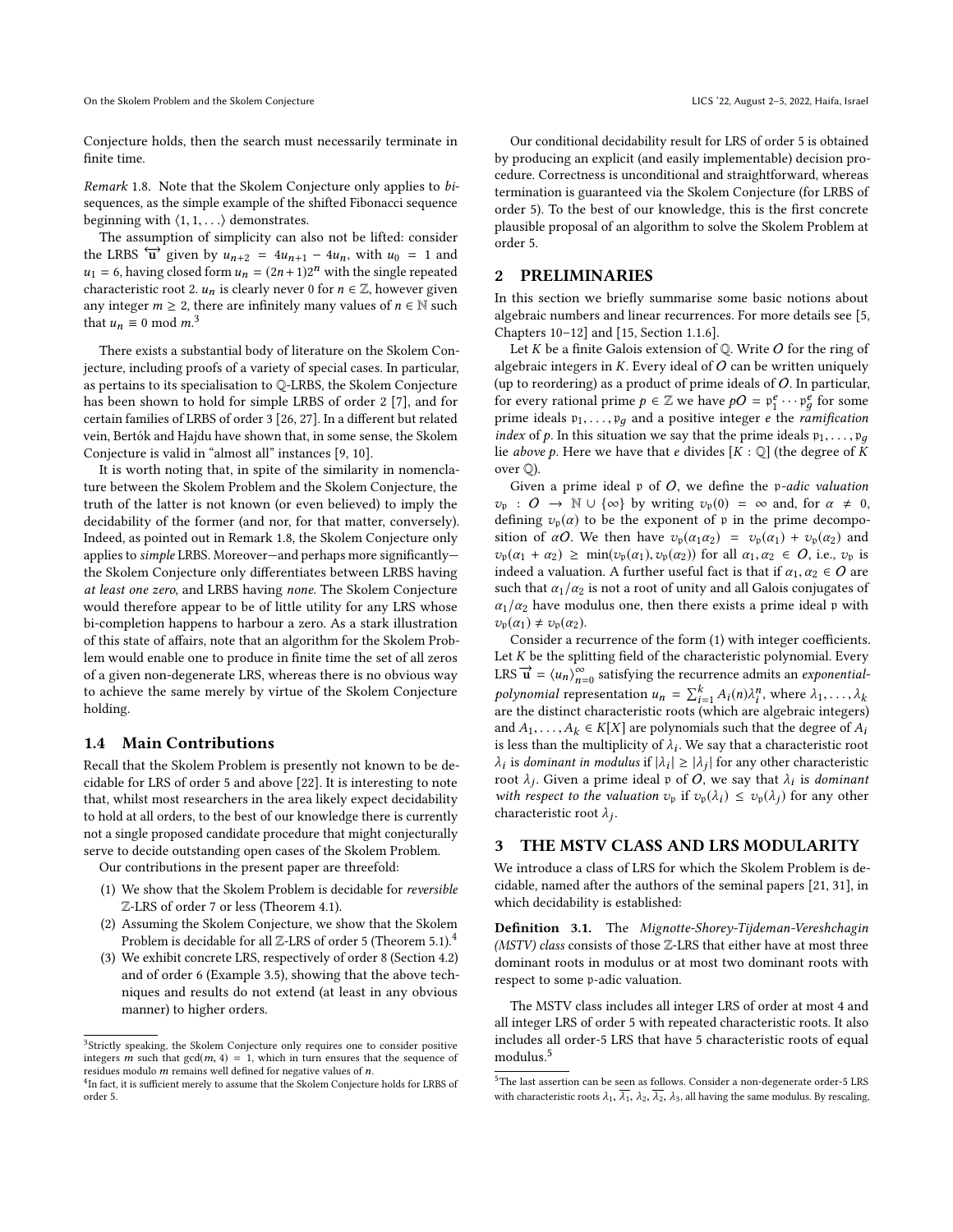The following notion plays an instrumental role in our paper:

**Definition 3.2.** A Z-LRS  $\langle u_n \rangle_{n=0}^{\infty}$  is *modular* if there exists an integer  $m > 2$  such that there are only finitely many values of integer  $m \geq 2$  such that there are only finitely many values of  $n \in \mathbb{N}$  with  $u_n \equiv 0 \mod m$ .

Remark 3.3. Note that, contrary to membership in the MSTV class, in general we do not know how to decide whether a given LRS is modular or not. However, if a non-degenerate LRS  $\vec{u}$  is known (or assumed) to be modular, then it is straightforward to compute its set of zeros: first find a relevant value of m through enumeration (bearing in mind that the sequence of residues modulo  $m$  is always eventually periodic), from which one can elicit an upper bound N beyond which  $\vec{u}$  is guaranteed not to vanish, and then evaluate  $\vec{u}$ at all indices less than or equal to N.

*Example* 3.4. Consider the Z-LRS  $\vec{u} = \langle u_n \rangle_{n=0}^{\infty}$  given by

$$
u_n = \frac{1}{6} \left( (-4 + 7i)^n + (-4 - 7i)^n \right) + \frac{1}{3} \left( (8 + i)^n + (8 - i)^n \right) - 31,
$$

or equivalently

 $u_{n+5} = 9u_{n+4} - 10u_{n+3} + 522u_{n+2} - 4745u_{n+1} + 4225u_n$ 

with initial values (for  $n = 0, 1, 2, 3, 4$ ) of  $\langle -30, -27, 0, 469, 1762 \rangle$ . The five characteristic roots of  $\vec{u}$  are

 $\lambda_1 = -4 + 7i$ ,  $\overline{\lambda_1} = -4 - 7i$ ,  $\lambda_2 = 8 + i$ ,  $\overline{\lambda_2} = 8 - i$ ,  $\lambda_3 = 1$ .

One can verify that  $\overrightarrow{u}$  is non-degenerate. Moreover, the two Gaussian primes  $p_1 = -2 + i$  and  $p_2 = 3 - 2i$  serve as building blocks for the non-real characteristic roots:  $\lambda_1 = p_1 p_2$  and  $\lambda_2 = -p_1 \overline{p_2}$ . From this one can show that, for any prime ideal p of the ring of integers of  $\mathbb{Q}(\lambda_1, \overline{\lambda_1}, \lambda_2, \overline{\lambda_2}, \lambda_3)$ , there are always at least three dominant characteristic roots in p-adic absolute value. Finally, we have √

$$
|\lambda_1| = |\overline{\lambda_1}| = |\lambda_2| = |\overline{\lambda_2}| = \sqrt{65} > \lambda_3 = 1.
$$
  
In other words,  $\vec{u}$  does not belong to the MSTV class.

Now given any  $m \geq 2$  with  $gcd(m, 4225) = 1$ , the fact that  $u_2 = 0$  entails that there are infinitely many values of *n* such that  $u_n \equiv 0 \mod m$ . Nevertheless,  $\vec{u}$  is modular, and one can check (preferably using a computer!) that the smallest relevant value is  $m = 12625 = 101 \cdot 5^3$ . Finally, one can then in turn verify that the only zero of  $\vec{u}$  occurs at index  $n = 2$ .

It might be tempting to speculate that any order-5 Z-LRS not in the MSTV class is necessarily modular, but unfortunately that is not the case: consider the LRS  $\vec{v}$  defined by  $v_n := 5^n 13^n u_n$  (with  $u_1 \searrow^{\infty}$  as above). One easily verifies that  $v_1$  is not in the MSTV  $\langle u_n \rangle_{n=0}^{\infty}$  as above). One easily verifies that  $v_n$  is not in the MSTV  $(u_n)_{n=0}^{\infty}$  as above). One easily verifies that  $v_n$  is not in the MSTV class. Moreover, since 4225 = 5<sup>2</sup>13<sup>2</sup>, and making use of our earlier observations about  $u_n$ , it follows straightforwardly that  $\vec{v}$  fails to be modular.

Observe that  $\vec{v}$  is, however, *reducible*: it comprises  $\vec{u}$  as a factor, and moreover such factors can always be effectively extracted.<sup>[6](#page-3-1)</sup>

The crux of our main conditional decidability result, presented in Section [5,](#page-6-1) proceeds as follows: assuming the Skolem Conjecture, we show that any irreducible order-5 Z-LRS that does not belong to the MSTV class is necessarily modular.

Our main unconditional decidability result, according to which reversible Z-LRS of order 7 or below have a decidable Skolem Problem, is obtained as follows: we show that any such non-degenerate LRS must necessarily have at most three characteristic roots of maximum modulus, whence the LRS automatically belongs to the MSTV class. This is achieved in Section [4.1](#page-3-2) mainly via Galois-theoretic combinatorial arguments.

Finally, we present below an instance of a non-degenerate, irreducible, order-6 LRS that does not belong to the MSTV class and is not modular. This suggests that the techniques deployed in Section [5](#page-6-1) do not immediately appear to extend to LRS of orders 6 and beyond.

<span id="page-3-0"></span>Example 3.5. Write

$$
\lambda_1 = 1 + 2i, \ \lambda_2 = \frac{3}{2} + \frac{1}{2}\sqrt{-11}, \ \lambda_3 = \frac{1}{2} + \frac{1}{2}\sqrt{-19},
$$
  
and let  $u_n = \lambda_1^n + \overline{\lambda_1}^n + \lambda_2^n + \overline{\lambda_2}^n - 2\lambda_3^n - 2\overline{\lambda_3}^n$ ; or equivalently,  
 $u_{n+6} = 6u_{n+5} - 26u_{n+4} + 66u_{n+3} - 130u_{n+2} + 150u_{n+1} - 125u_n$ 

with initial values (for  $n = 0, 1, 2, 3, 4, 5$ ) of  $(0, 3, 11, -12, -125,$  $-177$ ).

The proofs that  $\vec{u}$  does not belong to the MSTV class and fails to be modular are somewhat technical, and are deferred to Appendix [A.](#page-7-0)

## 4 REVERSIBLE LINEAR RECURRENCE SEQUENCES

Recall that an integer Z-LRS  $\vec{u} = \langle u_n \rangle_{n=0}^{\infty}$  is *reversible* if its bi-<br>completion  $\vec{u} = \langle u_n \rangle_{n=0}^{\infty}$  lies entirely in  $\mathbb{Z}$ . As noted in Seccompletion  $\overleftrightarrow{u} = \langle u_n \rangle_{n=-\infty}^{\infty}$  lies entirely in Z. As noted in Section 1.1  $\overrightarrow{u}$  is reversible if and only if its characteristic polynomial tion [1.1,](#page-0-2)  $\overrightarrow{u}$  is reversible if and only if its characteristic polynomial

$$
g(X) = X^k - a_1 X^{k-1} - \dots - a_k
$$

has the property that  $a_k = \pm 1$ . This in turn entails, by Vieta's formula, that the product of the characteristic roots (including repetitions) is equal to  $\pm 1$ , and therefore all characteristic roots are units in the ring of algebraic integers. Conversely, if all characteristic roots of a given Z-LRS are units, then so is their product, which is equal (up to a sign) to the constant term of the characteristic polynomial of the Z-LRS. The latter being a rational integer, it is  $\pm$ 1, and the original  $\mathbb{Z}$ -LRS is therefore reversible.

Let  $\overrightarrow{u}$  be a degenerate reversible Z-LRS, and let L be the least common multiple of the orders of the roots of unity appearing among quotients of distinct characteristic roots. Then for any  $m \in$ {0, ...,  $\vec{L} = 1$ }, the subsequence  $\langle u_{Ln+m} \rangle_{n=0}^{\infty}$  is non-degenerate, of order at most that of  $\vec{x}$  and moreover its characteristic roots of order at most that of  $\vec{u}$ , and moreover its characteristic roots are L-th powers of the characteristic roots of  $\vec{u}$ . In particular, the characteristic roots of each such derived subsequence are units, and the subsequence is therefore also reversible.

#### <span id="page-3-2"></span>4.1 The Skolem Problem for Reversible LRS

In this section, we establish the following:

we may assume that  $|\lambda_1| = |\lambda_2| = \lambda_3 = 1$ . From the fact that all the Galois conjugates of  $\lambda_1/\lambda_2$  have modulus one and that  $\lambda_1/\lambda_2$  is not a root of unity, there exists a prime ideal p such  $v_p(\lambda_1) \neq v_p(\lambda_2)$ . Since  $v_p(\lambda_1) = -v_p(\overline{\lambda_1})$  and  $v_p(\lambda_2) = -v_p(\overline{\lambda_2})$ , there are at most two dominant roots among  $\{\lambda_1, \lambda_2, \overline{\lambda_1}, \overline{\lambda_2}\}$  with respect to  $v_{\mathfrak{p}}(\cdot)$  and the dominant root(s) have a non-zero valuation. Hence there are still at most two dominant roots among all five characteristic roots.

<span id="page-3-1"></span><sup>&</sup>lt;sup>6</sup>Technically speaking, *irreducibility* is the assertion that no rational prime divides all of the characteristic roots in the relevant subring of algebraic integers—see Section [5](#page-6-1) for details.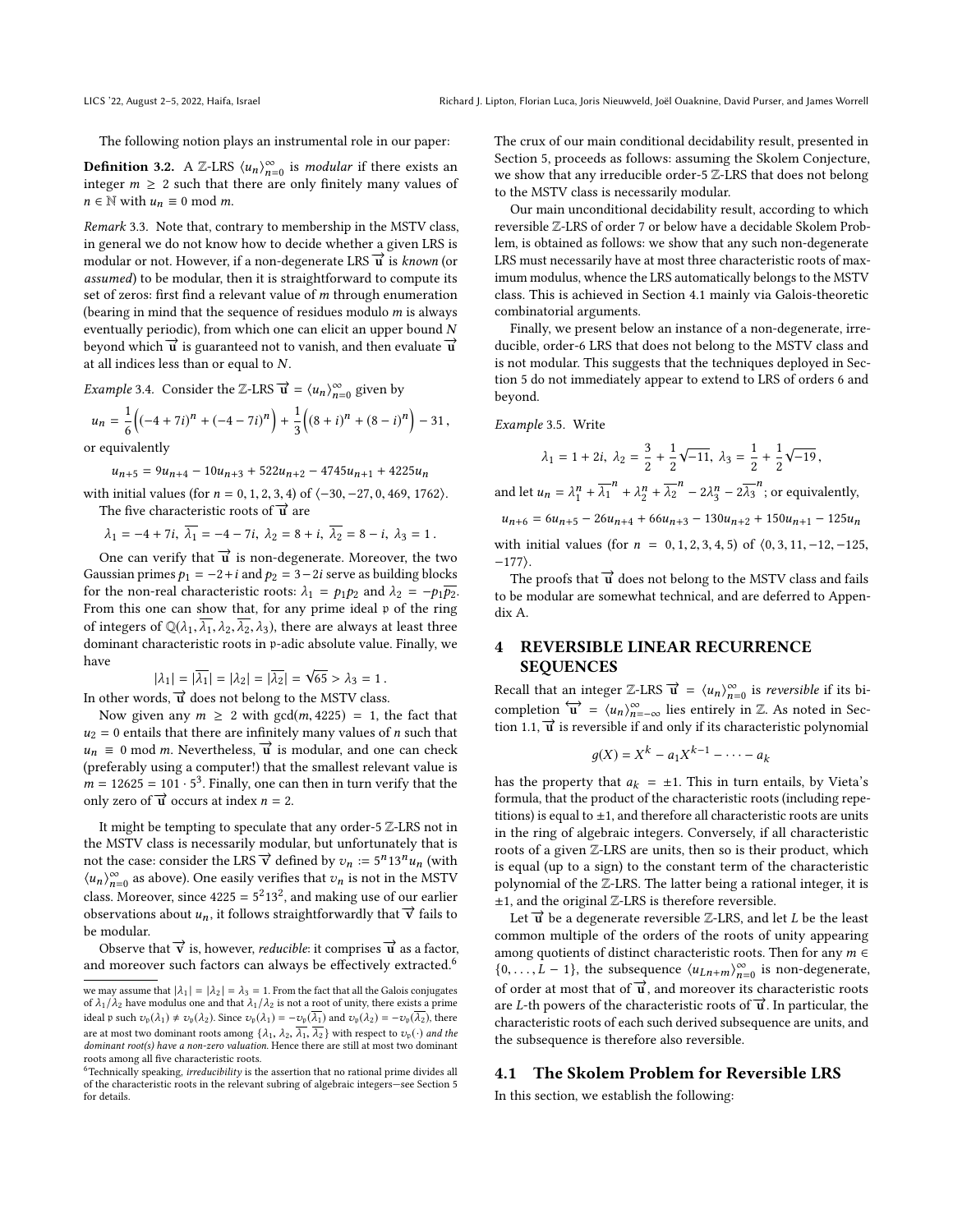<span id="page-4-0"></span>Theorem 4.1. The Skolem Problem for reversible Z-LRS of order 7 or less is decidable.

As noted earlier, it is sufficient to restrict our attention to non-degenerate reversible LRS.<sup>[7](#page-4-1)</sup> The proof of Theorem [4.1](#page-4-0) proceeds by showing that any non-degenerate reversible Z-LRS of order 7 or less has at most three characteristic roots of maximum modulus, and therefore belongs to the MSTV class.

In order to do so, we show in Propositions [4.2,](#page-4-2) [4.3,](#page-4-3) and [4.4,](#page-5-1) that no monic polynomial  $q \in \mathbb{Z}[X]$  that has degree at most 7 and constant term  $\pm 1$  satisfies the following two properties:

- (H1)  $q$  has at least four distinct roots of maximum modulus;
- (H2) no quotient of two distinct roots of  $q$  is a root of unity.

<span id="page-4-2"></span>**Proposition 4.2.** No monic polynomial  $q \in \mathbb{Z}[X]$  of degree at most 5 and constant term  $\pm 1$  satisfies both (H1) an (H2).

PROOF. We suppose that  $q$  exists with the given properties and derive a contradiction. By  $(H1)$ ,  $q$  has at least four distinct dominant roots<sup>[8](#page-4-4)</sup> and, by (H2), at most one of the dominant roots is real. Hence the dominant roots include two complex-conjugate pairs  $\lambda_1, \overline{\lambda_1}$  and  $\lambda_2, \overline{\lambda_2}$ . The dominant roots of g must have modulus strictly greater than 1 for otherwise, by an old result of Kronecker [\[20\]](#page-8-30), the roots of д would all be roots of unity, which is precluded by (H2).

Each root of  $g$  is a unit in the ring of algebraic integers and hence has norm<sup>[9](#page-4-5)</sup> equal to ±1. In particular, the dominant root  $\lambda_1$  must<br>have a Galois conjugate of modulus less than 1 that is there is a have a Galois conjugate of modulus less than 1, that is, there is a non-dominant root  $λ_3$  of g and an automorphism  $σ$  of the splitting field of q such that  $\sigma(\lambda_1) = \lambda_3$ . Thus q has degree 5 and

$$
|\sigma(\lambda_1)| < |\sigma(\overline{\lambda_1})| = |\sigma(\lambda_2)| = |\sigma(\overline{\lambda_2})|.
$$
 (3)

Now the dominant roots of q satisfy the equation  $\lambda_1 \overline{\lambda_1}$  =  $\lambda_2 \overline{\lambda_2}$ . For the automorphism  $\sigma$ , mentioned above, we thus have  $\sigma(\lambda_1)\sigma(\overline{\lambda_1}) = \sigma(\lambda_2)\sigma(\overline{\lambda_2})$ . But this clearly contradicts Equation (3). tion [\(3\)](#page-4-6).  $\Box$ 

<span id="page-4-3"></span>**Proposition 4.3.** No monic degree-6 polynomial  $q \in \mathbb{Z}[X]$  with constant term  $\pm 1$  satisfies both (H1) and (H2).

PROOF. Once again we suppose that  $q$  exists with the given properties and derive a contradiction. Let G denote the group of automorphisms of the splitting field of д.

Arguing exactly as in the proof of Proposition [4.2,](#page-4-2) the dominant roots of g include two complex-conjugate pairs  $\lambda_1, \overline{\lambda_1}$  and  $\lambda_2, \overline{\lambda_2}$ , such that

$$
\lambda_1 \overline{\lambda_1} = \lambda_2 \overline{\lambda_2} \,. \tag{4}
$$

A fact which we will use repeatedly is that, by Equation [\(4\)](#page-4-7), for all  $\sigma \in G$ ,

$$
\sigma(\lambda_1)\sigma(\overline{\lambda_1}) = \sigma(\lambda_2)\sigma(\overline{\lambda_2}).
$$
\n(5)

Since  $\lambda_1$  has norm  $\pm 1$ , being a unit, it must have a Galois conjugate of modulus less than 1, that is, there exists a non-dominant root  $\lambda_3$  of g and  $\sigma \in G$  with  $\sigma(\lambda_1) = \lambda_3$ . Now we cannot have

both  $\sigma(\lambda_1)$  and  $\sigma(\overline{\lambda_1})$  non-dominant, since then  $\sigma(\lambda_2)$  and  $\sigma(\overline{\lambda_2})$ would have to lie among the four dominant roots, and Equation [\(5\)](#page-4-8) would fail. We thus must have that  $\sigma(\lambda_1)$  is dominant, and exactly one element of  $\{\sigma(\lambda_2), \sigma(\overline{\lambda_2})\}$  is dominant, with other elements having the same modulus as  $\lambda_3$ . In particular, there is a second nondominant root, having the same modulus as  $\lambda_3$ . By Condition (H2) the two non-dominant roots cannot both be real; thus we have two non-dominant complex roots  $\lambda_3$  and  $\overline{\lambda_3}$ . Taking into account  $\sigma$ ,  $\sigma^{-1}$ <br>and complex conjugation, it is now clear that G acts transitively on and complex conjugation, it is now clear that G acts transitively on the roots of  $g$ ; hence  $g$  is irreducible.

Since  $q$  is irreducible, its roots all have degree 6. It follows that the order of G (which is equal to the degree of the splitting field of  $q$  over  $Q$ ) is divisible by 3. In particular, by Cauchy's theorem, G contains an element  $\sigma$  of order 3. Such an element is either a 3-cycle or is the product of two disjoint 3-cycles. We claim that in fact  $\sigma$ is a product of two disjoint 3-cycles  $(D_1 D_2 \lambda_3)$  and  $(D_3 D_4 \overline{\lambda_3})$ , where  $D_1, \ldots, D_4$  is a list of the dominant roots.

To prove the claim, suppose for a contradiction that  $\sigma$  contains a 3-cycle of dominant roots. By renaming roots we can assume without loss of generality that the cycle is  $(\lambda_1 \lambda_2 \overline{\lambda_1})$ . Since  $\sigma$ maps each of  $\lambda_1, \lambda_2, \overline{\lambda_1}$  to a dominant root, by Equation [\(5\)](#page-4-8) we have that  $\sigma(\overline{\lambda_2})$  is also dominant, i.e.,  $\sigma$  fixes  $\overline{\lambda_2}$ . Now Equation [\(5\)](#page-4-8) gives  $\lambda_2 \lambda_1 = \overline{\lambda_1 \lambda_2}$ . Multiplying the previous equation by  $\overline{\lambda_1} \lambda_2$  and dividing by Equation [\(4\)](#page-4-7) gives  $\lambda_2^2 = \overline{\lambda_1}^2$ , contradicting Condition<br>(H2) We now have that a cycle decomposition of  $\pi$  must contain a (H2). We now have that a cycle decomposition of  $\sigma$  must contain a 3-cycle of the form  $(D_1 D_2 \lambda_3)$ , with  $D_1, D_2$  dominant roots. Again, by Equation [\(5\)](#page-4-8),  $\sigma$  must map one of the remaining two dominant roots to  $\overline{\lambda_3}$ . Thus  $\sigma$  be the product of two 3-cycles, necessarily of the form indicated in the claim.

<span id="page-4-6"></span>We now consider two cases according to the cycle decomposition of σ.

Case 1. Suppose that some 3-cycle in  $\sigma$  contains a pair of complexconjugate roots of  $q$ . By renaming dominant roots, we can assume without loss of generality that  $\sigma = (\lambda_1 \overline{\lambda_1} \lambda_3)(\lambda_2 \overline{\lambda_2} \overline{\lambda_3})$ . Applying σ twice to Equation [\(4\)](#page-4-7) we successively get that  $\overline{\lambda_1}\lambda_3 = \overline{\lambda_2\lambda_3}$  and  $\lambda_3 \lambda_1 = \overline{\lambda_3} \lambda_2$ . Next, multiplying the two previous equations and dividing the result by Equation [\(4\)](#page-4-7), we get  $\lambda_3^2 = \overline{\lambda_3^2}$ . This contradicts Condition (H2). Thus Case 1 leads to a contradiction Condition (H2). Thus Case 1 leads to a contradiction.

<span id="page-4-7"></span>Case 2. Suppose that neither 3-cycle in the decomposition of  $\sigma$ contains a pair of complex-conjugate roots. By renaming dominant roots we can write  $\sigma = (\lambda_1 \lambda_2 \lambda_3)(\overline{\lambda_2} \overline{\lambda_1} \overline{\lambda_3})$  without loss of generality (since it is not possible for both  $\lambda_2$  and  $\lambda_2$  both to map to non-dominant roots, otherwise Equation [\(5\)](#page-4-8) would be violated). By Equation [\(5\)](#page-4-8) we have

<span id="page-4-10"></span><span id="page-4-9"></span>
$$
\lambda_2 \overline{\lambda_3} = \lambda_3 \overline{\lambda_1} \tag{6}
$$

We now consider two sub-cases:

<span id="page-4-8"></span>**Sub-case 2.1.** Suppose that  $\lambda_1 \lambda_2 \lambda_3$  is a root of unity. Multiplying Equation [\(6\)](#page-4-9) by  $\lambda_1 \lambda_3^2$  we have

$$
\lambda_1 \lambda_2 \lambda_3 \overline{\lambda_3} \lambda_3 = \lambda_1 \overline{\lambda_1} \lambda_3^3. \tag{7}
$$

Dividing Equation [\(7\)](#page-4-10) by its complex-conjugate equation gives

$$
(\lambda_1\lambda_2\lambda_3)/(\overline{\lambda_1\lambda_2\lambda_3})=(\lambda_3/\overline{\lambda_3})^3\,,
$$

<span id="page-4-1"></span> $^{7}$ In decomposing a given LRS into a collection of non-degenerate LRS, the order of the non-degenerate LRS thus obtained is always at most the order of the original LRS. <sup>8</sup>Throughout Section [4.1,](#page-3-2) *dominant root* refers to roots of maximal modulus.

<span id="page-4-5"></span><span id="page-4-4"></span> $9$ The norm of an algebraic integer is the product of its Galois conjugates (including itself).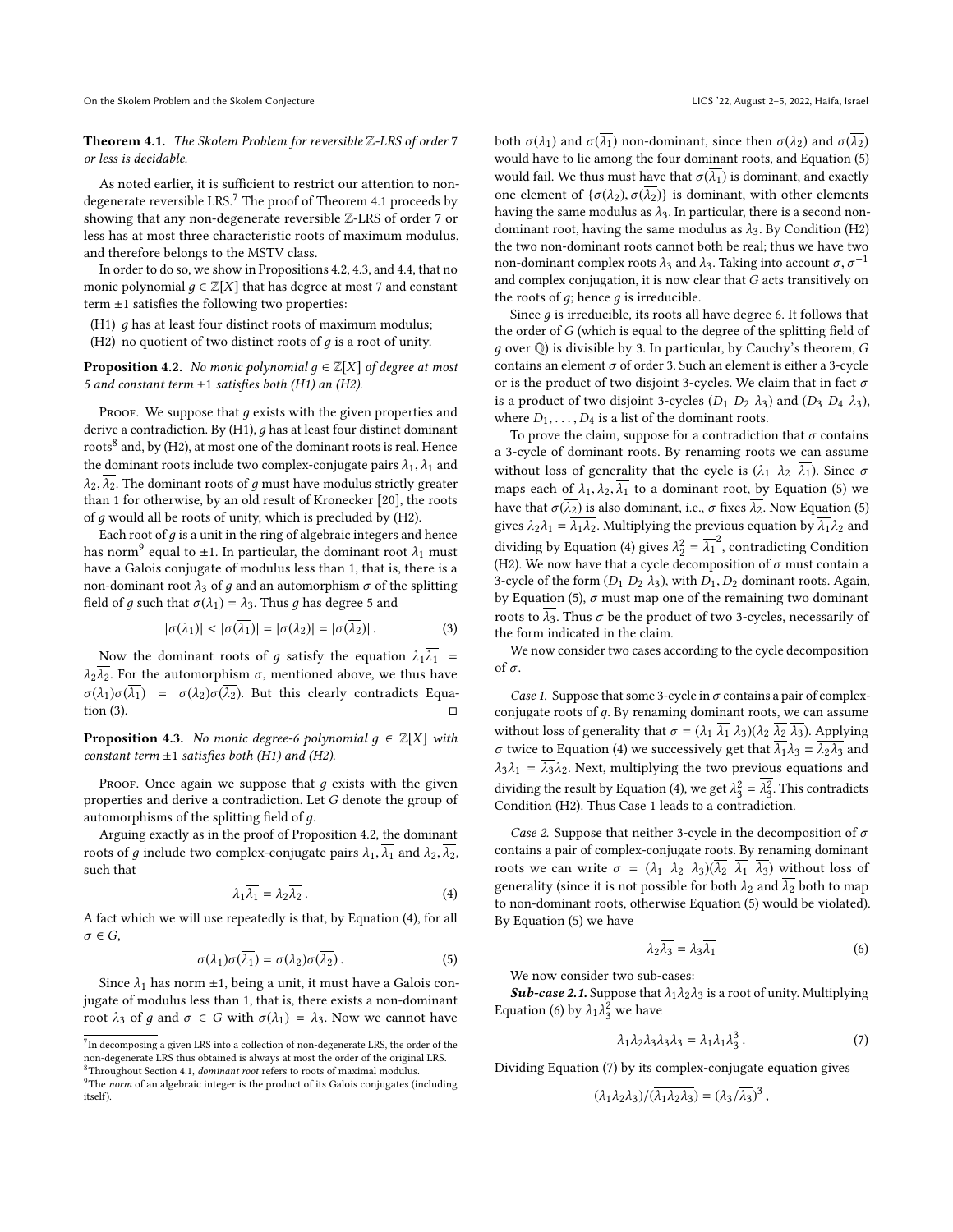which implies that  $\lambda_3/\overline{\lambda_3}$  is a root of unity, contradicting Condition (H2).

**Sub-case 2.2.** Suppose that  $\lambda_1 \lambda_2 \lambda_3$  is not a root of unity. Then  $\lambda_1 \lambda_2 \lambda_3$  has a Galois conjugate of modulus strictly greater than 1. But for a product of three roots of  $q$  to have modulus greater than 1 they must all be dominant, since the product of two dominant and one non-dominant root has modulus 1. Hence there exists  $\tau \in G$ such that  $\tau(\lambda_1)$ ,  $\tau(\lambda_2)$ , and  $\tau(\lambda_3)$  are all dominant. Then, since at most one of  $\tau(\overline{\lambda_1})$  and  $\tau(\overline{\lambda_2})$  can be dominant, in order for  $\tau$  to preserve Equation [\(4\)](#page-4-7) we would need that both  $\tau(\overline{\lambda_1})$  and  $\tau(\overline{\lambda_2})$  be non-dominant, and  $\tau(\overline{\lambda_3})$  be dominant. But then  $\tau$  does not preserve Equation [\(6\)](#page-4-9). Again we arrive at a contradiction.

We have thus given an exhaustive case analysis, with all cases leading to a contradiction. We conclude that there does not exist a polynomial  $q$  with the properties stated in the proposition.  $\Box$ 

<span id="page-5-1"></span>**Proposition 4.4.** No monic degree-7 polynomial  $q \in \mathbb{Z}[X]$  with constant term  $\pm 1$  satisfies both (H1) and (H2).

PROOF. Once more we suppose that  $q$  exists with the given properties and derive a contradiction. Let G denote the Galois group of д.

Exactly as in the proof of Proposition [4.3,](#page-4-3) one shows that there are two pairs of complex-conjugate dominant roots  $\lambda_1, \overline{\lambda_1}$  and  $\lambda_2, \overline{\lambda_2}$ and a pair of non-dominant complex conjugate roots  $\lambda_3, \overline{\lambda_3}$  such that the six mentioned roots are contained in a single orbit of the Galois group of  $q$  (and hence are all roots of the same irreducible factor of  $q$ ). But the six mentioned roots cannot be the roots of a degree-6 factor of g, since this factor would violate Proposition [4.3.](#page-4-3) Hence  $g$  must be irreducible.

Let  $\lambda_4 \in \mathbb{R}$  be the remaining root of q. We note that  $\lambda_4$  is not dominant. Indeed, if  $\lambda_4$  were dominant then we would have the equation

$$
\lambda_1 \overline{\lambda_1} = \lambda_2 \overline{\lambda_2} = \lambda_4^2
$$

 $\lambda_1 \lambda_1 = \lambda_2 \lambda_2 = \lambda_4^2$ .<br>But consider the image of this equation under  $\sigma \in G$  such that  $\sigma(\lambda_1) = \lambda_2$ . In order to preserve the equation we would need one  $\sigma(\lambda_1) = \lambda_3$ . In order to preserve the equation we would need one of  $\sigma(\lambda_2)$  and  $\sigma(\overline{\lambda_2})$  to be non-dominant and  $\sigma(\lambda_4)$  to also be nondominant, that is, we would need the image of  $\sigma$  to contain three non-dominant roots—which is impossible. We conclude that  $\lambda_4$  is non-dominant.

Since  $q$  is irreducible, the order of  $G$  is divisible by 7 and hence, by Cauchy's theorem, G contains an element  $\sigma$  of order 7. Now  $\sigma$ induces a 7-cycle of the roots of g. Let  $D_1, \ldots, D_4$  be a list of the dominant roots of  $g$  in some arbitrary order and likewise  $N_1, N_2, N_3$ a list of the non-dominant roots. To preserve the equation  $\lambda_1 \overline{\lambda_1} =$  $\lambda_2 \overline{\lambda_2}$ ,  $\sigma$  must map exactly two dominant roots to non-dominant roots. This yields (up to cyclic symmetry) three possible patterns for  $\sigma$ . We show that each case leads to a contradiction.

Case 1. Suppose  $\sigma = (D_1 D_2 N_1 N_2 D_3 D_4 N_3)$ . Then  $\sigma^2$  maps three dominant roots (namely  $D_1, D_2, D_3$ ) to non-dominant roots and hence does not preserve the equation  $\lambda_1 \overline{\lambda_1} = \lambda_2 \overline{\lambda_2}$ . Thus there cannot be an automorphism of this form.

Case 2. Let  $\sigma$  be either  $(D_1 \quad D_2 \quad D_3 \quad N_1 \quad D_4 \quad N_2 \quad N_3)$  or  $(D_1 D_2 D_3 N_1 N_2 D_4 N_3)$ . In both of these cases (as can be seen by enumerating all powers of  $\sigma$ ), every one of the six pairs of dominant roots is mapped by some power of  $\sigma$  to a pair of nondominant roots. In particular, some power of  $\sigma$  maps both  $\lambda_1$  and  $\overline{\lambda_1}$  to non-dominant roots and hence does not preserve the equation  $\lambda_1 \overline{\lambda_1} = \lambda_2 \overline{\lambda_2}$  (for only one of  $\lambda_2$  and  $\overline{\lambda_2}$  can be sent to the remaining non-dominant root).

#### <span id="page-5-0"></span>4.2 Hard Instances at Order 8

We conclude our discussion of reversible linear recurrence sequences by showing that the preceding string of propositions cannot be extended further, that is, there exists a family of degree-8 polynomials all having constant term 1 and satisfying properties (H1) and (H2). In turn, this enables us to exhibit a family of nondegenerate reversible Z-LRS that do not belong to the MSTV class. √

Fix non-zero integers a, b with  $a \neq \pm b$  and let  $\rho = \sqrt{2} + 1$  (more narally the construction below works for a any real quadration generally, the construction below works for  $\rho$  any real quadratic unit greater than 1). Let  $k$  be an even positive integer parameter. Writing

$$
g_1(X) := (X^2 - aX + \rho^k)(X^2 - bX + \rho^k),
$$

the roots of  $q_1$  are

$$
\frac{a \pm \sqrt{a^2 - 4\rho^k}}{2}
$$
 and 
$$
\frac{b \pm \sqrt{b^2 - 4\rho^k}}{2}
$$
.

For  $k$  sufficiently large,  $q_1$  has four complex roots, all with modulus ρ  $\frac{k}{2}$ .

Now write  $g(X) := g_1(X)g_2(X)$ , where

$$
g_2(X) := (X^2 - aX + \rho^{-k})(X^2 - bX + \rho^{-k}).
$$

Noting that the Galois conjugate of  $\rho$  is  $-\rho^{-1}$ , since k is even we have that *a* is an integer polynomial of degree 8 and constant term have that  $g$  is an integer polynomial of degree 8 and constant term 1. The roots of  $q_2$  are

$$
\frac{a \pm \sqrt{a^2 - 4\rho^{-k}}}{2} \text{ and } \frac{b \pm \sqrt{b^2 - 4\rho^{-k}}}{2}
$$

Thus, for suitably large  $k$ , the roots of  $g_2$  have modulus at most  $\max(|a|, |b|) < \rho^{k/2}$  and so g has four roots of maximal modulus, i.e., д satisfies (H1).

It remains to observe that  $q$  satisfies (H2) for all but finitely many choices of  $k$ . Indeed, for sufficiently large  $k$  the non-dominant roots (in modulus) are real and all pairwise distinct. Meanwhile, the arguments of the roots of maximal modulus converge to  $\pm \pi$  as k tends to infinity. Since for every  $k$  the roots of maximal modulus lie in a field of degree at most 8 and since there are only finitely many roots of unity of degree at most 8, the desired result follows.

Let us furthermore observe that, for any prime ideal  $\mathfrak p$  the valuation function  $v_p(\cdot)$  evaluates to 0 on every root of q (as the latter are all units). Consequently, д always has eight dominant roots in p-adic absolute value. It is now straightforward to manufacture a family of non-degenerate reversible order-8 Z-LRS that do not belong to the MSTV class, with such LRS having instantiations of  $q$  as characteristic polynomials. We construct one such simple instance below.

*Example* 4.5. Let  $\rho = \sqrt{2} + 1$  as earlier, and write:

$$
\lambda_1 = \frac{1 + \sqrt{1 - 4\rho^2}}{2}
$$
 and  $\lambda_2 = \frac{2 + \sqrt{4 - 4\rho^2}}{2}$ .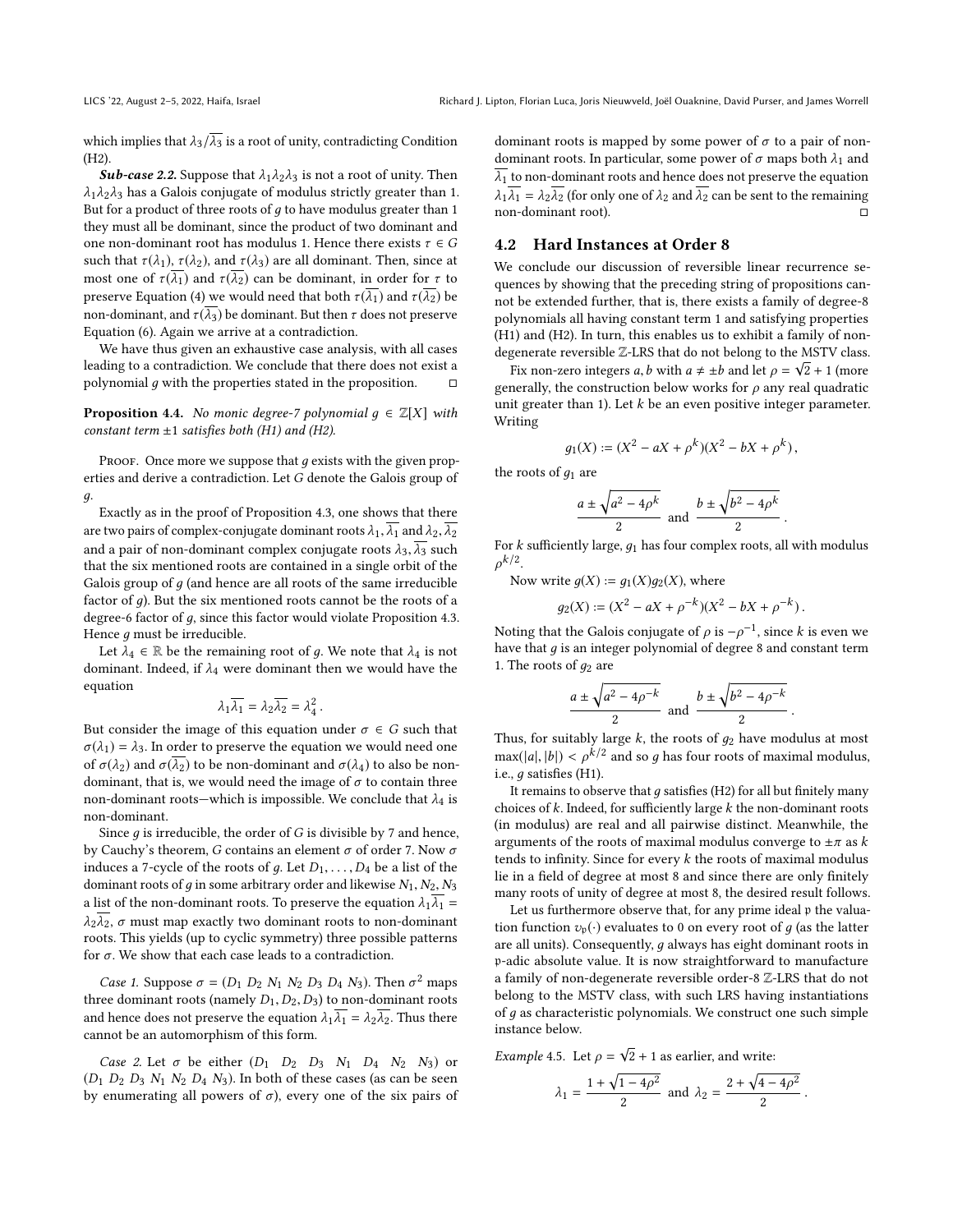The characteristic roots of maximum modulus will be  $\lambda_1$ ,  $\overline{\lambda_1}$ ,  $\lambda_2$ , and  $\lambda_2$ . The other four (real) roots are

$$
r_1 = \frac{1 + \sqrt{1 - 4\rho^{-2}}}{2}, \quad \tilde{r}_1 = \frac{1 - \sqrt{1 - 4\rho^{-2}}}{2},
$$

$$
r_2 = \frac{2 + \sqrt{4 - 4\rho^{-2}}}{2}, \text{ and } \tilde{r}_2 = \frac{2 - \sqrt{4 - 4\rho^{-2}}}{2}.
$$

Let

$$
u_n = \sqrt{2}\left(\lambda_1^n + \overline{\lambda_1}^n + 2\lambda_2^n + 2\overline{\lambda_2}^n - r_1^n - \tilde{r}_1^n - 2r_2^n - 2\tilde{r}_2^n\right).
$$

Equivalently, write:

$$
u_{n+8} = 6u_{n+7} - 25u_{n+6} + 66u_{n+5} - 120u_{n+4} + 150u_{n+3} - 89u_{n+2} + 18u_{n+1} - u_n,
$$

with initial values (for  $n = 0, ..., 7$ ) of  $(0, 0, -48, -120, 0, 520,$ <sup>624</sup>, <sup>−</sup>2016⟩.

 $\overrightarrow{u} = \langle u_n \rangle_{n=0}^{\infty}$  has zeros at indices 0, 1, and 4. It does not belong<br>the MSTV class, it is irreducible (as all roots are units), and it is to the MSTV class, it is irreducible (as all roots are units), and it is not modular.[10](#page-6-2)

# <span id="page-6-1"></span>5 THE SKOLEM PROBLEM AT ORDER 5

In this section, we prove the following result:

<span id="page-6-0"></span>Theorem 5.1. The Skolem Problem for Z-LRS of order 5 is decidable, assuming the Skolem Conjecture.

Remark 5.2. In fact, the proof of Theorem [5.1](#page-6-0) only requires that the Skolem Conjecture hold for Z-LRBS of order 5. Let us also record an immediate corollary, to the effect that the Skolem Problem for Q-LRS of order 5 is also decidable subject to the Skolem Conjecture.

PROOF. As noted in Section [3,](#page-2-4) it suffices to consider nondegenerate order-5 Z-LRS that do not belong to the MSTV class. Let  $\vec{u} = \langle u_n \rangle_{n=0}^{\infty}$  be such an LRS. Then  $\vec{u}$  has five distinct non-zero<br>characteristic roots  $\lambda_1$  with  $\lambda_2 = \overline{\lambda_1}$ ,  $\lambda_3 = \overline{\lambda_2}$ ,  $\lambda_4$  root and characteristic roots  $\lambda_1, \ldots, \lambda_5$ , with  $\lambda_2 = \overline{\lambda_1}$ ,  $\lambda_4 = \overline{\lambda_3}$ ,  $\lambda_5$  real, and such that

<span id="page-6-3"></span>
$$
\lambda_1 \lambda_2 = \lambda_3 \lambda_4 > \lambda_5^2.
$$
 (8)

Define  $K := \mathbb{Q}(\lambda_1, \dots, \lambda_5)$  to be the field generated by the charac-<br>istic roots and write O for the ring of integers of K. By rescaling teristic roots and write  $O$  for the ring of integers of  $K$ . By rescaling, we may assume that the coefficients  $\alpha_1, \ldots, \alpha_5$  in the exponentialpolynomial representation  $u_n = \sum_{i=1}^5 \alpha_i \lambda_i^n$  all lie in O.<br>Write  $d = [K : \bigcap$  for the degree of K over  $\bigcap$ . By

Write  $d = [K : \mathbb{Q}]$  for the degree of K over  $\mathbb{Q}$ . By dividing  $\vec{u}$ into d subsequences  $\langle u_{dn+r} \rangle_{n=0}^{\infty}$ , for  $r = 0, \ldots, d-1$ , and separately considering each subsequence, we can assume without loss rately considering each subsequence, we can assume without loss of generality that for each characteristic root  $\lambda$  of  $\vec{u}$ , every valuation  $v_p(\lambda)$  is an integer multiple of d. Furthermore, by rescaling we may assume that there is no rational prime that divides all the characteristic roots (in O).

We now show, assuming the Skolem Conjecture, that  $\vec{u}$  is necessarily modular, from which decidability follows. We proceed by contradiction and suppose that  $\vec{u}$  is *not* modular.

As established in the proof of Proposition [4.2,](#page-4-2) the set  $\{\lambda_1, \ldots, \lambda_4\}$ of roots that are dominant in modulus is invariant under every automorphism of K. It follows that all Galois conjugates of  $\lambda_1/\lambda_2$  have modulus one. Since  $\lambda_1/\lambda_2$  is not a root of unity there is a prime ideal p of O such that  $v_p(\lambda_1) \neq v_p(\lambda_2)$ . Without loss of generality we may suppose that p divides  $\lambda_1$ . We further claim that p does not divide every characteristic root. Indeed, suppose for a contradiction that p does divide every characteristic root. Let p lie above the rational prime  $p$  and denote by  $e$  its ramification index. Since the Galois group of  $K$  acts transitively on the prime ideals above  $p$  we get that every prime ideal above  $p$  divides every characteristic root. In turn this implies that every prime ideal above  $p$  divides every characteristic root to order at least  $d \geq e$ . But this implies that the rational integer p divides every characteristic root, contrary to our assumption. Thus the claim is proved.

By the previous claim we have that every p-adically dominant characteristic root  $\lambda_i$  has  $v_p(\lambda_i) = 0$ . We also know that  $v_p(\lambda_1) > 0$ . Furthermore, by the assumption that  $\vec{u}$  is not in the MSTV class we know that at least three characteristic roots have zero valuation with respect to  $v_p$ . By Equation [\(8\)](#page-6-3), we may thus suppose that  $v_{\mathfrak{p}}(\lambda_1) = v_{\mathfrak{p}}(\lambda_3) > 0$  and  $v_{\mathfrak{p}}(\lambda_2) = v_{\mathfrak{p}}(\lambda_4) = v_{\mathfrak{p}}(\lambda_5) = 0$ .

Write f for the residual degree of  $\mathfrak p$  (i.e., such that  $O/\mathfrak p$  has order subsequence  $\langle u_{(p^f-1)n+r} \rangle_{n=0}^{\infty}$  fails to be modular (otherwise it is easily seen that  $\langle u_{\alpha} \rangle_{\infty}^{\infty}$  itself would be modular). For this value of r f). For some residue class  $r \in \{0, 1, ..., p^f - 2\}$  we have that the unknowned  $\{u \in \mathbb{R}^m : f \text{ is to be modular (otherwise it is})\}$ easily seen that  $\langle u_n \rangle_{n=0}^{\infty}$  itself would be modular). For this value of r,<br>define  $\vec{w} = \langle w \rangle^{\infty}$  by  $w = u_{\text{tot}}$  since  $\vec{w}$  is not modular define  $\vec{w} = \langle w_n \rangle_{n=0}^{\infty}$  by  $w_n := u_{(p^f-1)n+r}$ . Since  $\vec{w}$  is not modular, it follows that for every  $k \in \mathbb{N}$  there exists  $r_k \in \{0, 1, \ldots, p^k - 1\}$ such that

<span id="page-6-4"></span>
$$
\forall m \ge 2 \; \exists^{\infty} n \in r_k + p^k \mathbb{N} : w_n \equiv 0 \bmod m. \tag{9}
$$

(To see this, fix  $k \in \mathbb{N}$ , and consider the infinite sequence of indices corresponding to null residues modulo  $m = \ell!$ . By the pigeonhole principle, some  $r_k$  will emerge for infinitely many instances of  $\ell!$ , and will thus satisfy Equation [9](#page-6-4) for all  $m \ge 2$ .)

Setting  $m = p^k$  in [\(9\)](#page-6-4), we see that for all k there exists  $n_k \in$  $r_k + p^k$ N such that  $n_k \ge k$  and  $w_{n_k} \equiv 0 \mod p^k$ .<br>By the Skolem Conjecture and (0) for all k

By the Skolem Conjecture and [\(9\)](#page-6-4), for all  $k$  there exists  $n \in$  $r_k + p^k \mathbb{Z}$  such that  $w_n = 0$ ; that is, for all k,  $n_k$  is congruent modulo  $p^k$  to some integer zero of  $\overleftrightarrow{w}$ , since  $\overleftrightarrow{w}$  has only finitely mony p integer zeros (by the Skolem-Mahler-Lech theorem), there must k to some integer zero of  $\overleftrightarrow{w}$ . Since  $\overleftrightarrow{w}$  has only finitely many exist  $x \in \mathbb{Z}$  such that  $w_x = 0$  and  $x \equiv n_k \mod p^k$  for infinitely many k many k.

Now for all  $n \in \mathbb{Z}$  we have

$$
\begin{split} w_n = \beta_1 \lambda_1^{(p^f-1)n} + \beta_3 \lambda_3^{(p^f-1)n} + \\ \beta_2 \lambda_2^{(p^f-1)n} + \beta_4 \lambda_4^{(p^f-1)n} + \beta_5 \lambda_5^{(p^f-1)n} \,, \end{split}
$$

for some non-zero  $\beta_1, \ldots, \beta_5 \in O$ . In particular, for x as above, we have

<span id="page-6-6"></span>
$$
w_x = \beta_1 \lambda_1^{(p^f - 1)x} + \beta_2 \lambda_2^{(p^f - 1)x} + \dots + \beta_5 \lambda_5^{(p^f - 1)x} = 0.
$$
 (10)

On the other hand, since  $w_{n_k} \equiv 0 \mod p^k$ ,  $n_k \ge k$ , and  $\lambda_{k+1} \ge k \le 0$ , we have  $v_p(\lambda_1), v_p(\lambda_3) > 0$ , we have

<span id="page-6-5"></span>
$$
\beta_2 \lambda_2^{(p^f - 1)n_k} + \beta_4 \lambda_4^{(p^f - 1)n_k} + \beta_5 \lambda_5^{(p^f - 1)n_k} \equiv 0 \bmod \mathfrak{p}^k. \tag{11}
$$

Since  $O/p$  is a finite field of order  $p^f$ , we have that  $f_{-1}$ ,  $p^f_{-1}$ ,  $p^f_{-1}$ l<br>E  $\lambda_2^{p^f-1}, \lambda_4^{p^f-1}, \lambda_5^{p^f-1} \in 1 + \mathfrak{p}$ . Now for all  $z \in 1 + \mathfrak{p}$  and  $n_1, n_2 \in \mathbb{Z}$ by the Binomial theorem we have that if  $n_1 \equiv n_2 \mod p^k$  then

<span id="page-6-2"></span> $^{10}\!$  Any reversible LRS that has a zero (or whose bi-completion has a zero) will necessarily fail to be modular, since for any given integer  $m \ge 2$ , the sequence of residues modulo  $m$  is always periodic.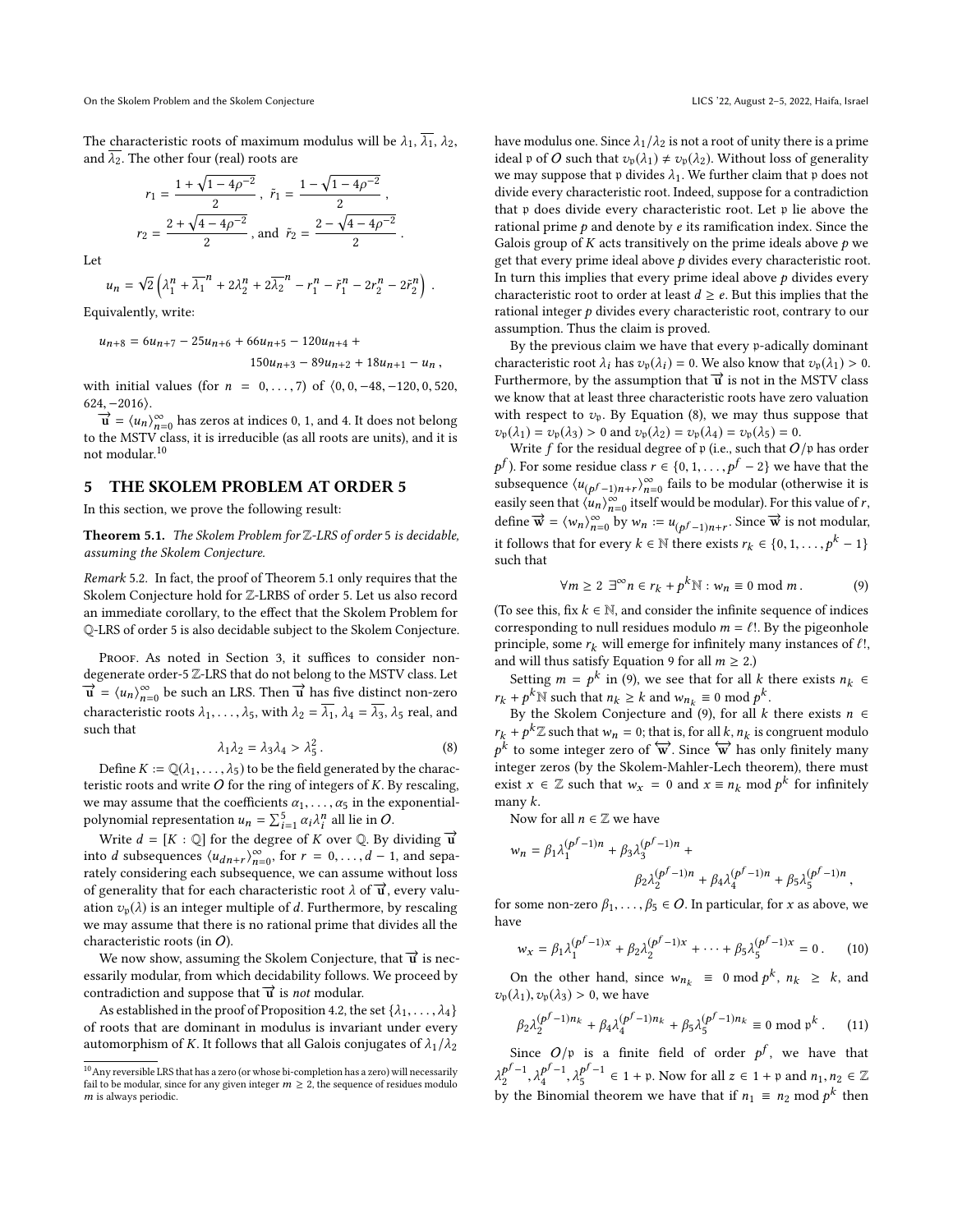z Equation [\(11\)](#page-6-5) we deduce that  $n_1 \equiv z^{n_2} \mod p^{k+1}$  (see, e.g. [\[18,](#page-8-31) Section 4.6]). From this fact and countion (11) we deduce that

$$
\beta_2 \lambda_2^{(p^f - 1)x} + \beta_4 \lambda_4^{(p^f - 1)x} + \beta_5 \lambda_5^{(p^f - 1)x} \equiv 0 \mod \mathfrak{p}^k
$$

Since the above holds for all  $k \geq 0$ , we have

$$
\beta_2 \lambda_2^{(p^f - 1)x} + \beta_4 \lambda_4^{(p^f - 1)x} + \beta_5 \lambda_5^{(p^f - 1)x} = 0.
$$
 (12)

Comparing [\(10\)](#page-6-6) and [\(12\)](#page-7-1) we have

$$
\beta_1 \lambda_1^{(p^f-1)x} + \beta_3 \lambda_3^{(p^f-1)x} = 0.
$$

Applying complex conjugation to this equation gives

$$
\beta_2 \lambda_2^{(p^f-1)x} + \beta_4 \lambda_4^{(p^f-1)x} = 0.
$$

The previous equation together with Equation [\(12\)](#page-7-1) entail that  $\beta_5 \lambda_5^{(p^f-1)x} = 0$ , which is impossible, since  $\beta_5, \lambda_5 \neq 0$ .

Remark 5.3. It is worth noting in the above proof that the Skolem Conjecture is invoked infinitely many times, although only ever on order-5 LRBS that do not belong to the MSTV class. It would therefore suffice to prove this particular special case of the Skolem Conjecture to obtain the unconditional decidability of the Skolem Problem at order 5.

We now outline a simple procedure for computing the set of all zeros of a given non-degenerate order-5 Z-LRS  $\vec{u} = \langle u_n \rangle_{n=0}^{\infty}$ . We<br>see that  $\vec{v}$  and  $\vec{v}$  are  $\vec{v}$  and  $\vec{v}$  and  $\vec{v}$  are  $\vec{v}$  and  $\vec{v}$  and  $\vec{v}$  are  $\vec{v}$  and  $\vec{v}$  and  $\vec{v}$  are  $\vec{v$ zeros or a given non-degenerate order-5 ∠-LKS  $\mathbf{u} = \langle u_n \rangle_{n=0}^{\infty}$ . We assume that  $\overrightarrow{\mathbf{u}}$  does not belong to the MSTV class, otherwise one simply proceeds using one of the known existing algorithms [\[21,](#page-8-6) [31\]](#page-8-7).

Write  $u_n = \sum_{i=1}^5 \alpha_i \lambda_i^n$ , where each  $\lambda_i$  is an algebraic integer.<br>i C  $\in \mathbb{N}$  be the largest rational integer such for each *i*, one can Let C ∈ N be the largest rational integer such, for each i, one can<br>write  $\lambda_1 = Cu$ , with  $u_2$  on algebraic integer such for each i, one can write  $\lambda_i = C\mu_i$ , with  $\mu_i$  an algebraic integer. And let  $D \ge 1$  be the smallest rational integer such that for each  $i, \nu_i \rightarrow D\alpha_i$  is an the smallest rational integer such that, for each  $i, \gamma_i := D\alpha_i$  is an algebraic integer algebraic integer.

Letting

$$
v_n := \frac{D}{C^n} u_n = \sum_{i=1}^5 \gamma_i \mu_i^n,
$$

we see that the zero sets of the Z-LRS  $\vec{u}$  and  $\vec{v}$  are the same.

The proof of Theorem [5.1](#page-6-0) shows that, assuming the Skolem Conjecture,  $\vec{v}$  is modular. Therefore search (by enumeration) for a suitable value of m, from which one can compute a bound  $N \in \mathbb{N}$ such that, for all  $n > N$ ,  $v_n \neq 0$ .

Finally, compute the set of zeros of  $\overrightarrow{u}$  by inspecting each  $u_n$ , for  $0 \leq n \leq N$ .

Note that whenever this procedure halts, it has correctly produced the zero set of  $\vec{u}$ . The Skolem Conjecture merely ensures that the procedure always does terminate.

## ACKNOWLEDGMENTS

This work was partially funded by DFG grant 389792660 as part of TRR 248 (see [https://perspicuous-computing.science\)](https://perspicuous-computing.science).

#### <span id="page-7-0"></span>A PROOFS FOR EXAMPLE [3.5](#page-3-0)

Recall the order-6 Z-LRS from Example [3.5;](#page-3-0) we have

$$
\lambda_1 = 1 + 2i, \ \lambda_2 = \frac{3}{2} + \frac{1}{2}\sqrt{-11}, \ \lambda_3 = \frac{1}{2} + \frac{1}{2}\sqrt{-19},
$$

and  $u_n = \lambda_1^n + \overline{\lambda_1}^n + \lambda_2^n + \overline{\lambda_2}^n - 2\lambda_3^n - 2\overline{\lambda_3}^n$ ; equivalently

 $u_n = 6u_{n-1} - 26u_{n-2} + 66u_{n-3} - 130u_{n-4} + 150u_{n-5} - 125u_{n-6}$ 

with initial values (for  $n = 0, 1, 2, 3, 4, 5$ ) of  $(0, 3, 11, -12, -125,$  $-177$ ).

<span id="page-7-1"></span>We prove that  $\vec{u}$  is not modular and does not belong to the MSTV class. Here we assume familiarity with basic notions concerning the *p*-adic numbers  $\mathbb{Q}_p$ . In particular, we refer to Hensel's Lemma [\[5,](#page-8-29) Theorem 12.16] and the following simple fact about *p*-adic exponentiation (see, e.g., [\[18,](#page-8-31) Section 4.6]): for  $\alpha \in \mathbb{Z}_p$  and  $k \ge 0$ , the congruence  $(1 + p\alpha)^{p^k} \equiv 1 \mod p^{k+1}$  holds.<br>Let us first show that the sequence  $\vec{x}$  fails to be mo

Let us first show that the sequence  $\vec{u}$  fails to be modular. This will result from the following two conditions:

- (M1) For every *m* that is not divisible by 5, the sequence  $\langle u_n \bmod$  $m\rangle_{n=0}^{\infty}$  is periodic.<br>For all  $k > 0$  and
- (M2) For all  $k \ge 0$  and  $\ell \ge 1$ , we have  $u_{\ell, 4.5^k} \equiv 0 \mod 5^k$ .

Indeed, given any  $m$  not divisible by 5, by (M1) the sequence  $\langle u_n \bmod m \rangle_{n=0}^{\infty}$  is periodic—say with period  $\ell$ . Since  $u_0 = 0$  we also (*u<sub>n</sub>* mod *m*)<sub>*n*=0</sub> is periodic—say with period *t*. Since *u*<sub>0</sub> = 0 we<br>have that  $u_{\ell-4.5}$   $\in$  0 mod *m* for all  $k \ge 0$ . But by (M2) we also<br>have  $u_{\ell-4.5}$  = 0 mod 5<sup>k</sup>. Hence  $u_{\ell-1}$  = 0 mod m5<sup>k</sup> for all have  $u_{\ell,4.5^k} \equiv 0 \mod 5^k$ . Hence  $u_{\ell,4.5^k} \equiv 0 \mod m5^k$  for all  $k \ge 0$ .<br>Since overy positive integer has the form  $m5^k$  for some  $k > 0$  and Since every positive integer has the form  $m5^k$  for some  $k \ge 0$  and  $m$  not divisible by 5, we conclude that  $\vec{x}$  is not modular. m not divisible by 5, we conclude that  $\vec{u}$  is not modular.

It remains to establish (M1) and (M2). In fact, (M1) was already noted in Section [1.1.](#page-0-2) For (M2) it is convenient to work in the field  $\mathbb{Q}_5$  of 5-adic numbers and its subring  $\mathbb{Z}_5$  of 5-adic integers.

Let  $K := \mathbb{Q}(\sqrt{-1}, \sqrt{19}, \sqrt{11})$  be the field generated over  $\mathbb{Q}$  by the property content of  $\vec{x}$ . Since  $-1$  19, 11 are all squares in  $\mathbb{Q}_2$ . the characteristic roots of  $\overrightarrow{u}$ . Since −1, 19, 11 are all squares in  $\mathbb{Q}_5$ , we may regard K as a subfield of  $\mathbb{Q}_5$ . Indeed, by Hensel's Lemma,<br>we can choose  $\sqrt{1.3/19}$ ,  $\sqrt{11}$  to be claments of  $\mathbb{Z}_7$  setisfying the we may regard K as a subfield of  $\sqrt{5}$ . Indeed, by Hensel s Lemma.<br>we can choose  $\sqrt{-1}$ ,  $\sqrt{19}$ ,  $\sqrt{11}$  to be elements of  $\mathbb{Z}_5$  satisfying the<br>following congruences in  $\mathbb{Z}_1$ ,  $\sqrt{11}$  = 3 mod 5,  $\sqrt{10}$  = following congruences in  $\mathbb{Z}_5$ :  $\sqrt{-1} \equiv 3 \mod 5$ ,  $\sqrt{19} \equiv 2 \mod 5$ , and  $\sqrt{11} \equiv 1 \mod 5$ . This in turn leads us to identify the characteristic roots of  $\vec{u}$  as elements of  $\mathbb{Z}_5$  such that, respectively,  $\lambda_1, \lambda_2, \lambda_3$  ≢ 0 mod 5 and  $\overline{\lambda_1}$ ,  $\overline{\lambda_2}$ ,  $\overline{\lambda_3} \equiv 0$  mod 5.

Since the residue field  $\mathbb{Z}_5/5\mathbb{Z}_5$  is the finite field  $\mathbb{Z}/5\mathbb{Z}$ , we have  $\lambda_1^4, \lambda_2^4, \lambda_3^4 \equiv 1 \text{ mod } 5$ . Hence, applying the above-<br>mentioned fact about exponentiation we have that for all  $\ell \ge 3$  $\frac{2}{\lambda}$ mentioned fact about exponentiation, we have that for all  $\ell, k \geq$ 0,  $\lambda_1^{\ell_1}4.5^k$ ,  $\lambda_2^{\ell_1}4.5^k$ ,  $\lambda_3^{\ell_1}4.5^k \equiv 1 \mod 5^{k+1}$ . But we also have  $\frac{\overline{h_1}^{e_4} \cdot 5^k}{\lambda_1^{e_4} \cdot \overline{h_2}}$ ,  $\frac{\overline{h_3}^{e_4} \cdot 5^k}{\lambda_3^{e_4} \cdot \overline{h_3}^{e_5}}$  = 0 mod  $5^k$ . Thus, from the formula  $u_n = \lambda_1^n + \overline{\lambda_1}^n + \lambda_2^n + \overline{\lambda_2}^n - 2\lambda_3^n - 2\overline{\lambda_3}^n$ , we have that  $u_{\ell,4.5^k} \equiv 0$  med 5<sup>k</sup>. This establishes (M2) and completes the proof that  $\vec{x}$  is 0 mod  $5^k$ . This establishes (M2) and completes the proof that  $\overrightarrow{u}$  is not modular.

We now proceed to show that the sequence  $\vec{u}$  does not lie in the MSTV class. Note that if we regard the characteristic roots of  $\vec{u}$ as lying in  $\mathbb{Q}_5$ , then, as explained above, there are three dominant roots with respect to the 5-adic absolute value. Specifically we have that  $v_5(\lambda_1) = v_5(\lambda_2) = v_5(\overline{\lambda_3}) = 0$ , with the remaining roots having positive 5-adic valuation. Let us now take some prime-ideal divisor  $p$  of a characteristic root in K. Then  $p$  divides 5 since the product of every complex-conjugate pair of characteristic roots is 5. Moreover, since the characteristic polynomial of  $\vec{u}$  splits into distinct linear factors over  $\mathbb{Q}_5$  we have that  $(K, v_p)$  can be embedded in  $(\mathbb{Q}_5, v_5)$  as a valued field (see the discussion in [\[5,](#page-8-29) Section 12.8]). It follows that there are also three dominant characteristic roots with respect to there are also three dominant characteristic roots with respect to  $v_p$ . Moreover, since each characteristic root has modulus  $\sqrt{5}$ , there